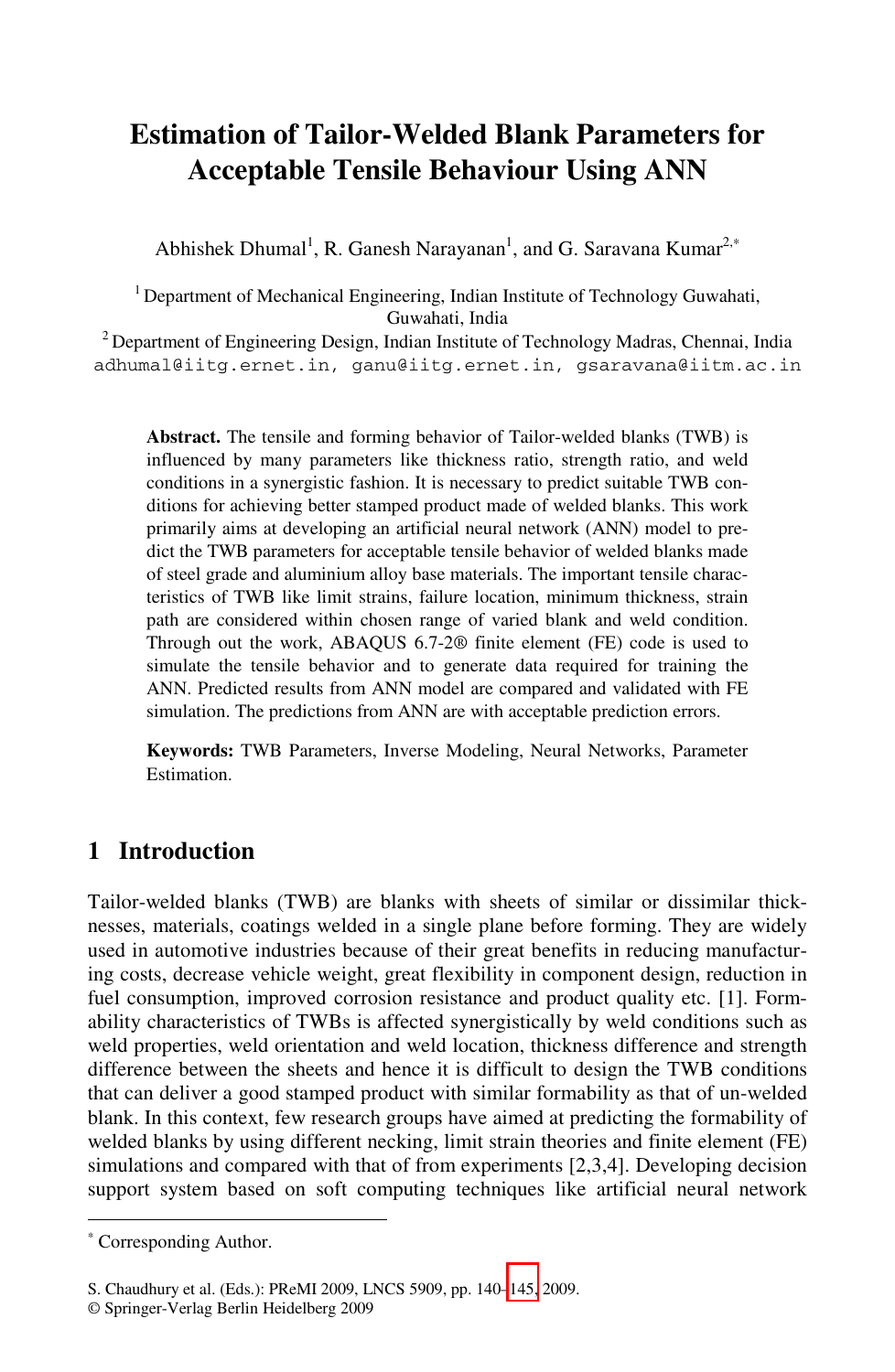(ANN), especially in fields like material forming and deformation behavior is of interest to manufacturing, design engineers and scientists for long time. In the earlier work [5], the authors have predicted the global TWB tensile behavior like yield strength, ultimate tensile strength, uniform elongation, strain hardening exponent and strength coefficient for a wide range of thickness and strength combinations, weld properties, orientation by ANN technique. However, there has not been any study on the TWB parameter estimation using ANN. In the present study an attempt has been made to find TWB parameters for better tensile behavior using ANN based inverse modeling.

## **2 Methodology**

The flow chart describing the methodology followed in this work is shown in Fig. 1. In the present work, ANN models are developed to predict the TWB conditions viz., thickness difference, strength difference, weld properties, orientation etc. for good tensile behavior described by limit strains, failure location, minimum thickness, strain path of TWBs. Tensile test sample is used to simulate the tensile process using ABAQUS 6.7-2® FE code. The sheet base materials considered for the present work



**Fig. 1.** Overall methodology of FE simulation and ANN modeling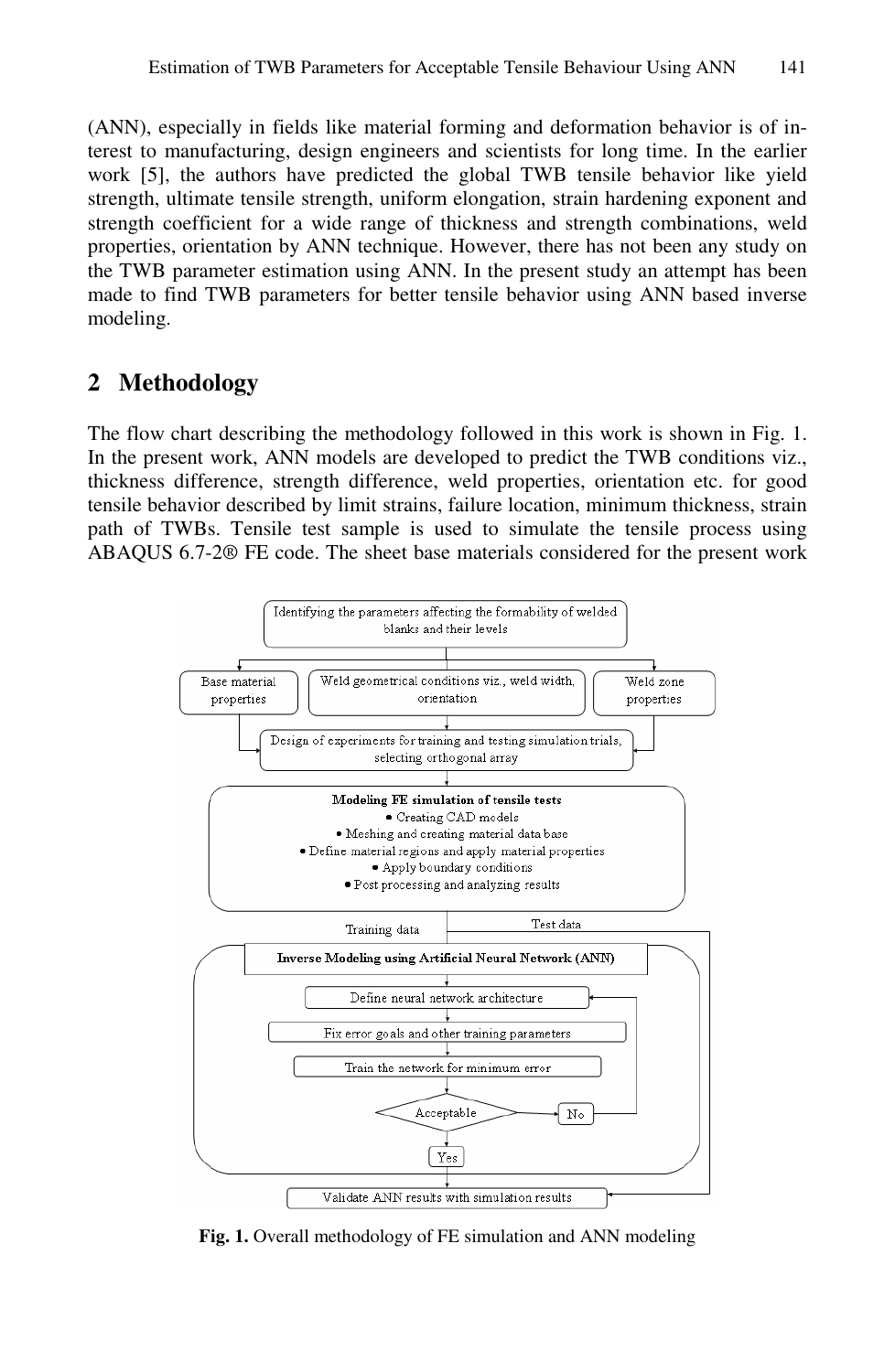are a low carbon steel grade and formable aluminum alloy (Table 1). Initially, the number of TWB parameters and their levels were decided for the application of Taguchi design of experiment (DOE) methods for systematic analyses. For the present work an  $L_{27}$  orthogonal array is selected for conducting simulations at three levels for six factors. The six factors considered at three levels are shown in Table 2 for steel and aluminium TWB. These parameters are schematically represented in Fig. 2. The levels of parameters were chosen such that it covers practically all the combinations involved in typical experiments and TWB parts [1]. Tensile behavior for varied TWB conditions viz., thickness difference, strength difference, weld properties, orientation, was simulated using ABAQUS 6.7-2® and output parameters i.e. limit strains, failure location, minimum thickness, strain path are numerically computed. ANN models are developed using a large data set obtained from simulation trials that can predict the weld and blank conditions for a given tensile behavior of TWB within a chosen range of weld and blank conditions. Design of experiments technique is used to optimize the number of simulations. The accuracy of ANN prediction was validated with simulation results for chosen intermediate levels.

| Property                              | Steel sheet [4] |      | Aluminium alloy sheet |      |  |
|---------------------------------------|-----------------|------|-----------------------|------|--|
|                                       | Base            | Weld | Base                  | Weld |  |
| Young's modulus $(E)$ , GPa           | 210             | 210  | 77                    | 77   |  |
| Density ( $\rho$ ), kg/m <sup>3</sup> | 7860            | 7860 | 2700                  | 2700 |  |
| Poisson's ratio $(v)$                 | 0.3             | 0.3  | 0.3                   | 0.3  |  |
| Plastic<br>$r_0$                      | 1.21            |      | 0.7                   |      |  |
| strain<br>$r_{45}$                    | 1.08            |      | 0.6                   |      |  |
| ratios<br>$r_{90}$                    | 1.68            |      | 0.8                   |      |  |
| Strain hardening exponent $(n)$       | 0.27            |      | 0.172                 |      |  |

**Table 1.** Material properties of steel grade and aluminum alloy base materials used for TWB

**Table 2.** Material properties of steel grade and aluminum alloy base materials used for TWB

| Parameters\levels                          | Steel grade base<br>metal |                               |     | Aluminum alloy<br>base metal |      |      |
|--------------------------------------------|---------------------------|-------------------------------|-----|------------------------------|------|------|
|                                            |                           | $\mathfrak{D}_{\mathfrak{p}}$ | 3   |                              | 2    | 3    |
| Thickness ratio $T_1/T_2$ , $T_2 = 1.5$ mm | 0.5                       | 0.75                          |     | 0.5                          | 0.75 |      |
| Strength ratio $YS_1/YS_2$                 | 0.5                       | 0.75                          |     | 0.5                          | 0.75 |      |
|                                            | $YS_2 = 300 \text{ MPa}$  |                               |     | $YS_2 = 380 \text{ MPa}$     |      |      |
| Weld orientation( $\degree$ )              | 0                         | 45                            | 90  | 0                            | 45   | 90   |
| Weld 'n' value $(n_w)$                     | 0.1                       | 0.15                          | 0.2 | 0.1                          | 0.13 | 0.15 |
| Weld yield strength, $(YS_w)$ , MPa        | 125                       | 250                           | 500 | 150                          | 300  | 400  |
| Weld width $(W)$ , mm                      | っ                         | 5                             | 10  | っ                            | 5    | 10   |

#### **2.1 Modeling Simulation of Tensile Test for Welded Blanks**

Solid models of tensile specimen as per the ASTM E 646-98 specifications (Fig. 2) were modeled in Pro-E® and imported into ABAQUS 6.7-2® for preprocessing, performing simulations and post processing. To induce necking after applying displacement boundary condition in ABAQUS 6.7-2®, a small heterogeneity in the form of a 10 mm notch was introduced in the geometry of the specimen [6]. These models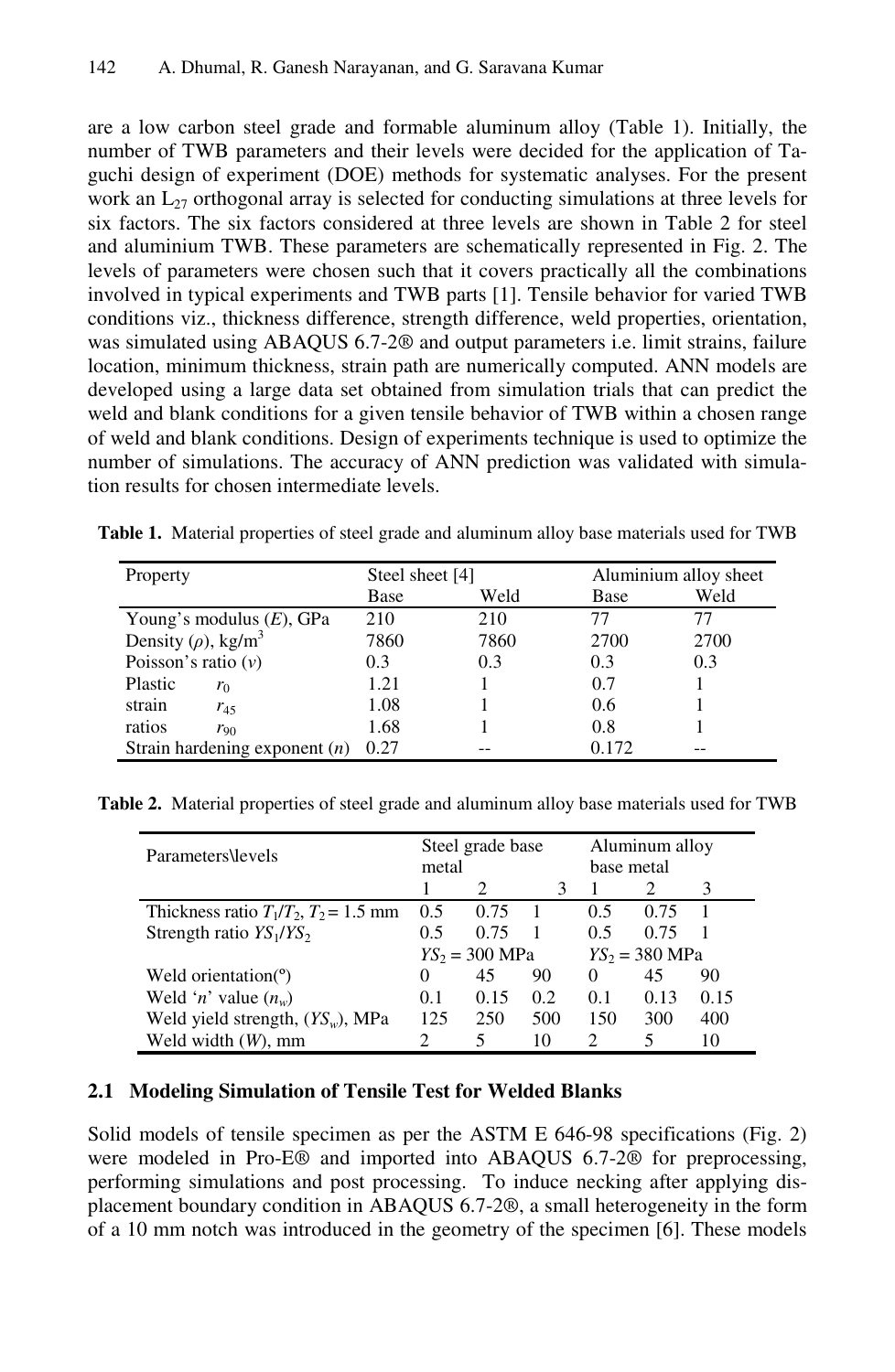

**Fig. 2.** Schematic representation of controllable factors and ASTM E 646-98 standard tensile testing specimen. All dimensions in mm.

were meshed using 3D deformable quadrilateral shell element with 1mm size and was divided into three different regions viz., weld region, base material 1 and base material 2 to construct meshed models of TWB for varied weld orientations [4]. The material properties were assigned to weld zone and base metals according to the different parameter levels (Tables 1 and 2) in the orthogonal array. Displacement boundary conditions are applied to the tensile sample such that one end of the specimen is fixed and the other end is given some finite displacement with a velocity of 0.5 mm/min. In this work Swift law was used to describe the strain hardening behavior, thickness gradient criterion is used as necking or failure criterion and Hill's 1948 isotropic hardening yield criterion was used as the plasticity model for all materials [4]. The tensile response of the TWB was obtained and from this the following properties were evaluated:

1) **Limit strain**: As per thickness gradient theory, when the necking occurs, in that progression or increment the major and minor strain corresponding to thicker element is the limit strain.

2) **Failure location:** It is the distance from the fixed end to the thicker element in the progression where necking has occurred.

3) **Minimum thickness:** It is the minimum thickness of the element of specimen in the progression where necking has occurred.

4) **Strain path**: It is the plot between major and minor strain from the starting progression to the progression where necking has occurred.

These output tensile properties of TWB from 27 simulation trials each for steel grade and aluminium alloy base materials were used for ANN modeling.

#### **2.2 TWB Parameter Estimation Using ANN**

An inverse technique using ANN is described for estimating TWB parameters for good formability. ANN based inverse modeling has been used in various fields of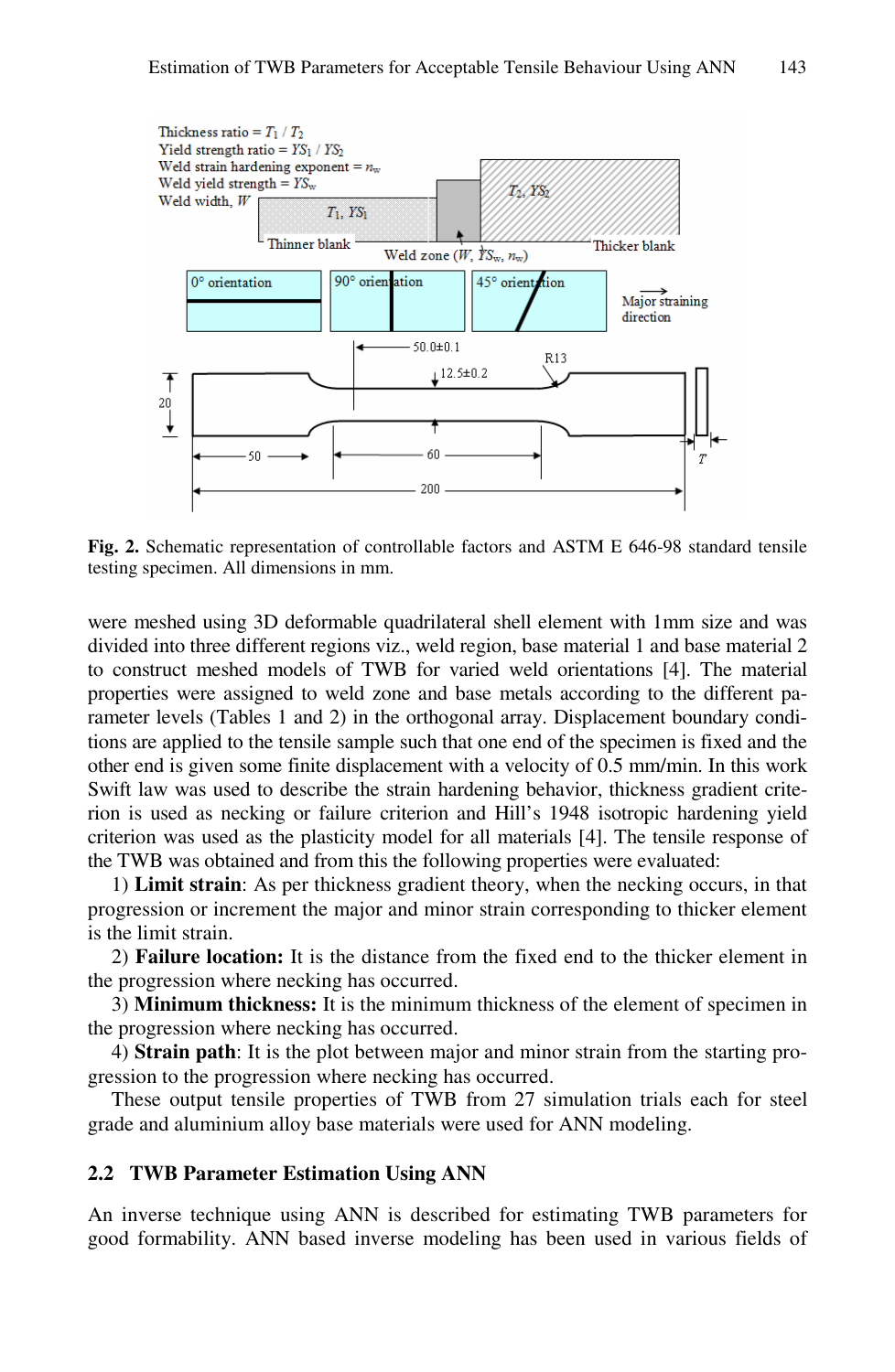modeling and has shown better performance when compared to analytical and numerical methods [7]. The inverse model of the TWB tensile test simulation gives the test input i.e. the TWB parameters for a given test output i.e. the tensile behaviour. In the present formulation, it is assumed that an inverse exists, i.e. for a given tensile behaviour, a set of TWB parameters can be obtained. The tensile behaviour obtained from FEM i.e. limit strain, failure location, minimum thickness and strain path are given as input and TWB conditions i.e. thickness ratio, strength ratio, weld yield strength, weld '*n*' value, weld orientation and weld width are predicted. The ANN models were constructed and the available simulation data sets, 27 data sets were used to train and two intermediate data sets were utilized for testing. A feed forward back propagation algorithm is selected to train the network using scaled conjugate gradient algorithm to minimize the error in Matlab®.

#### **3 Results and Discussion**

The results of tensile test simulation of the TWBs were used for training the ANN. As an example thickness contour after simulation of one such TWB with longitudinal weld is shown in Fig. 3. The thickness gradient criterion is satisfied in the location of failure. The figure also shows the thicker and thinner elements corresponding to the failure location. The various ANN parameters like number of hidden layers, neurons, and transfer functions were optimized based on many trials to predict the outputs within the normalized error limit of  $10^{-4}$ . Various network structures with one and two hidden layers with varying number of neurons in each layer were examined. Out of all the networks tested, a network with two hidden layer reached the best performance goal when compared with other networks. The final optimized ANN architecture is 5 input neurons (corresponding to 5 outputs), a double hidden layer with 12 and 6 neurons and 6 output neurons (corresponding to 6 factors) with 'tan sigmoid' and 'pure linear' as transfer functions. Table 3 summarizes the average error statistics pertaining to ANN prediction for training and two intermediate test data for TWB made of steel and aluminium alloy base materials respectively. At the design stage for TWB parameter prediction an error range of 5-10% is considered acceptable between the ANN and simulation results. This is justified since the TWB parameters predicted will nevertheless need to be further modified considering the manufacturing process constraints and material availability. Also tensile behaviour is only a basic criterion for good formability. It can be seen that almost all the output parameters are predicted within acceptable error limits. The authors are currently working on extending this framework for predicting parameters for good formability of TWBs.



**Fig. 3.** Failure location in TWB with longitudinal weld [